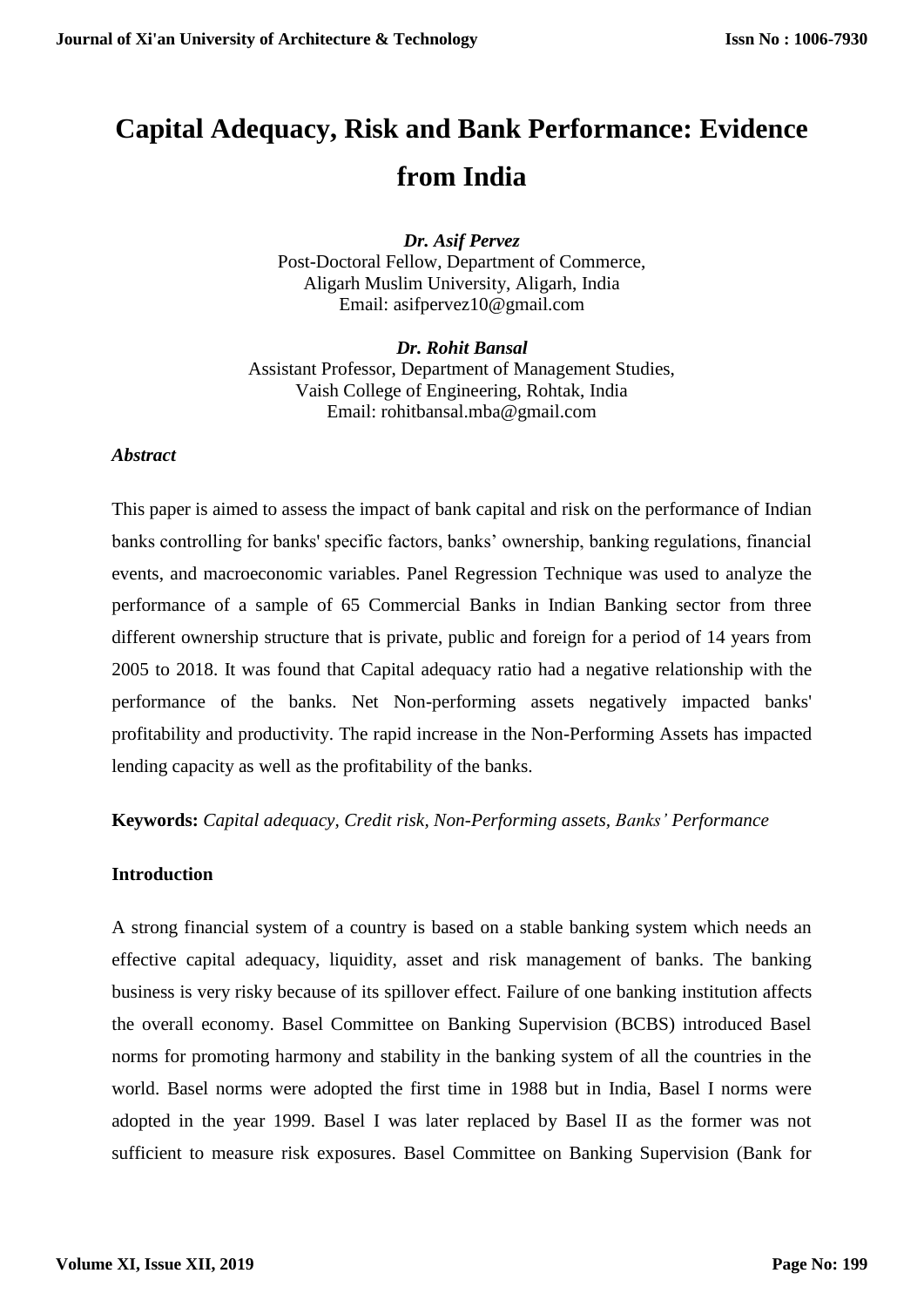International Settlements) introduced Basel III in 2010 as a response to the financial crisis of 2007–2008 (Bhoora & Jangra, 2018). A substantial increase in NPAs of banks in recent years, especially Public Sector Banks (PSBs), is alarming for the Economy (Masood & Pervez, 2019). However, the profitability of foreign banks was comparatively less affected by Non-performing assets (Shaban, 2018).

This study examines the relationships of Capital adequacy ratio and Bank risk with bank performance. A considerable body of literature investigated the relationships of bank performance with bank risk and bank capital, however, the earlier literature has not investigated that to what extent the bank performance is influenced by credit risk and banks capital in the presence of banking regulations, financial events and other macroeconomic variables viz. Basel eras, financial crises, and demonetization. Therefore, this research attempts to fill this gap by investigating the relationships between bank capital, risk & performance controlling various bank-specific characteristics, banking regulations and macroeconomic factors. The present study used a panel regression analysis on selected 65 Banks in Indian Banking Sector to study the relationship of capital & risk with the performance of commercial banks in India.

#### **Review of Literature**

Ly (2015) examined the relationship between Liquidity, risk, supervision, regulation and bank performance using panel data from 2001 to 2011 for 27 countries and concluded that increasing power to official supervisors and capturing capital requirements were more preferred in the market-based compared to bank-based countries. Ozili (2015) investigated the factors affecting bank profitability. The research found an insignificant impact of Basel capital on bank performance. The factors affecting bank profitability rely on the profitability metric used. He also found that the bank capital adequacy ratio was a major determinant of bank profitability. Kayode et. Al. (2015) found that increased exposure to credit risk reduces bank profitability and suggested an aggressive deposit mobilization, a reliable credit risk management strategy and adequate punishment for defaults. Suganya & Kengatharan (2018) found that bank capital had a positive impact on bank profitability while operating cost efficiency and Non-Performing loans showed a negative relationship with profitability. Rahman (2018) examined the relationships of capital regulation, risk, and performance of banks in Bangladesh. He found a negative relationship of capital regulation with risk-taking, positive relation of performance with capital regulation and negative relation between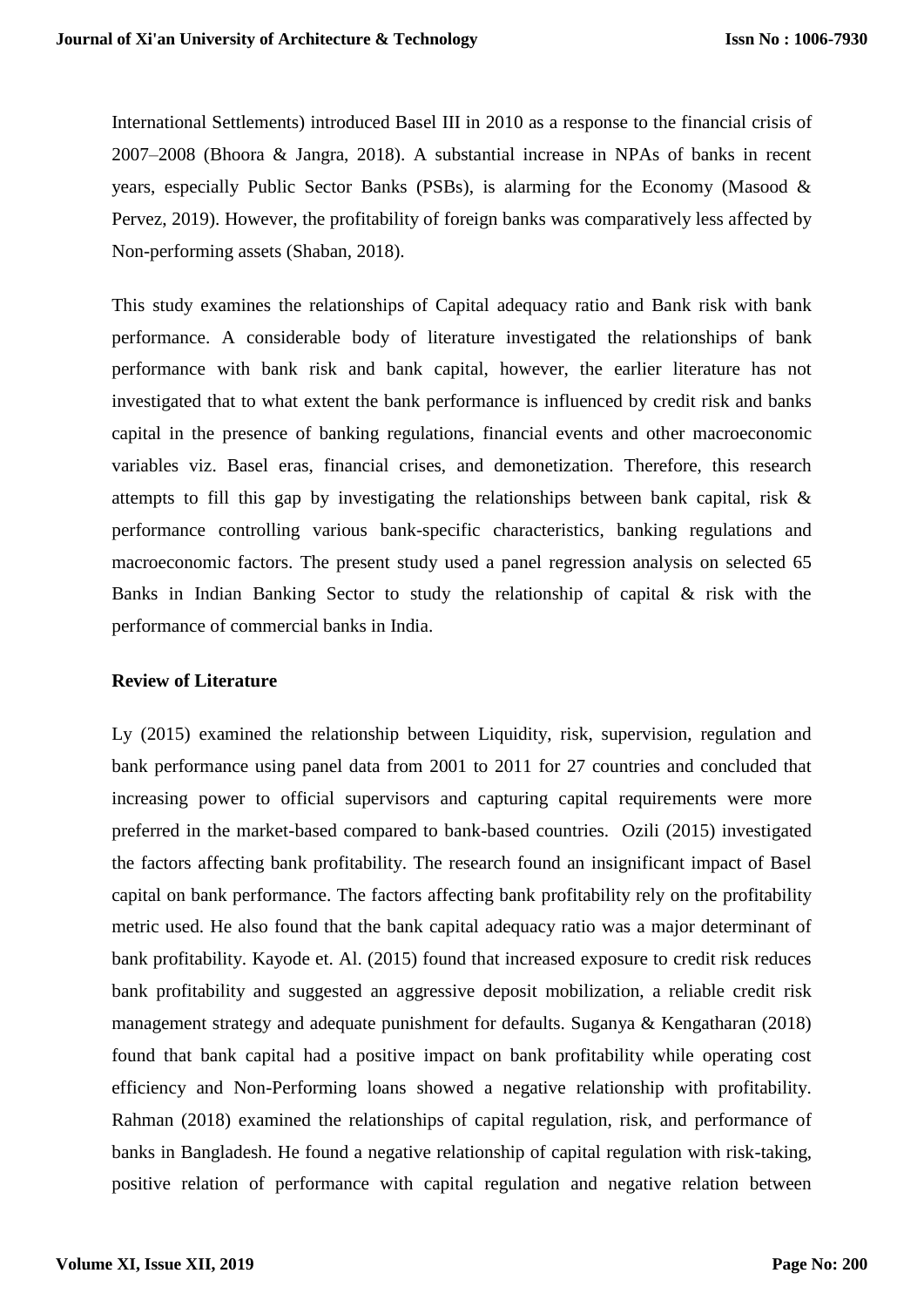performance and risk. Chen (2018) investigated the dependence of liquidity risk on external funding, macroeconomic factors, and supervisory and regulatory factors, and found the reverse impact of Liquidity risk on bank performance in a market-based financial system. Majumder & Li (2018) examined the effect of bank capital requirements on the risk and performance of the Bangladeshi banking sector. The study found a positive and significant impact of bank capital on bank performance, on the other hand, negative and significant impact on risk. They also found an inverse relationship between performance and risk. Sarkar et. al (2019) investigates the relationship of risk, capital, and efficiency of Indian banks and found an association of lower efficiency with higher credit risk in private sector banks and public sector banks but the association of higher efficiency with more credit risk in of foreign banks. They conclude that more efficient institutions comprising in public sector possess more capital and that better-capitalized banks comprising public sector has lower risks. Kaur & Sharma (2019) Studied the liquidity risk and credit risk of commercial banks in India and found that bank size and profitability had impacted liquidity risk and credit risk in the case of public and foreign banks.

# **Research Objectives**

The study was aimed to achieve these objectives.

- To examine the relationship of bank capital with the profitability of banks.
- To assess the relationship of bank capital with the productivity of banks.
- To investigate the relationship of credit risk with the profitability of banks.
- To find the relationship of credit risk with the productivity of banks.

#### **Research Hypotheses**

For achieving the objectives of the study these hypotheses were framed.

- H01: There is no significant relation of Capital adequacy ratio (CAR) with return on Assets (ROA)
- H02: There is no significant relation of Capital adequacy ratio (CAR) with return on equity (ROE)
- H03: There is no significant relation of Capital adequacy ratio (CAR) with Operating profit ratio (OPR)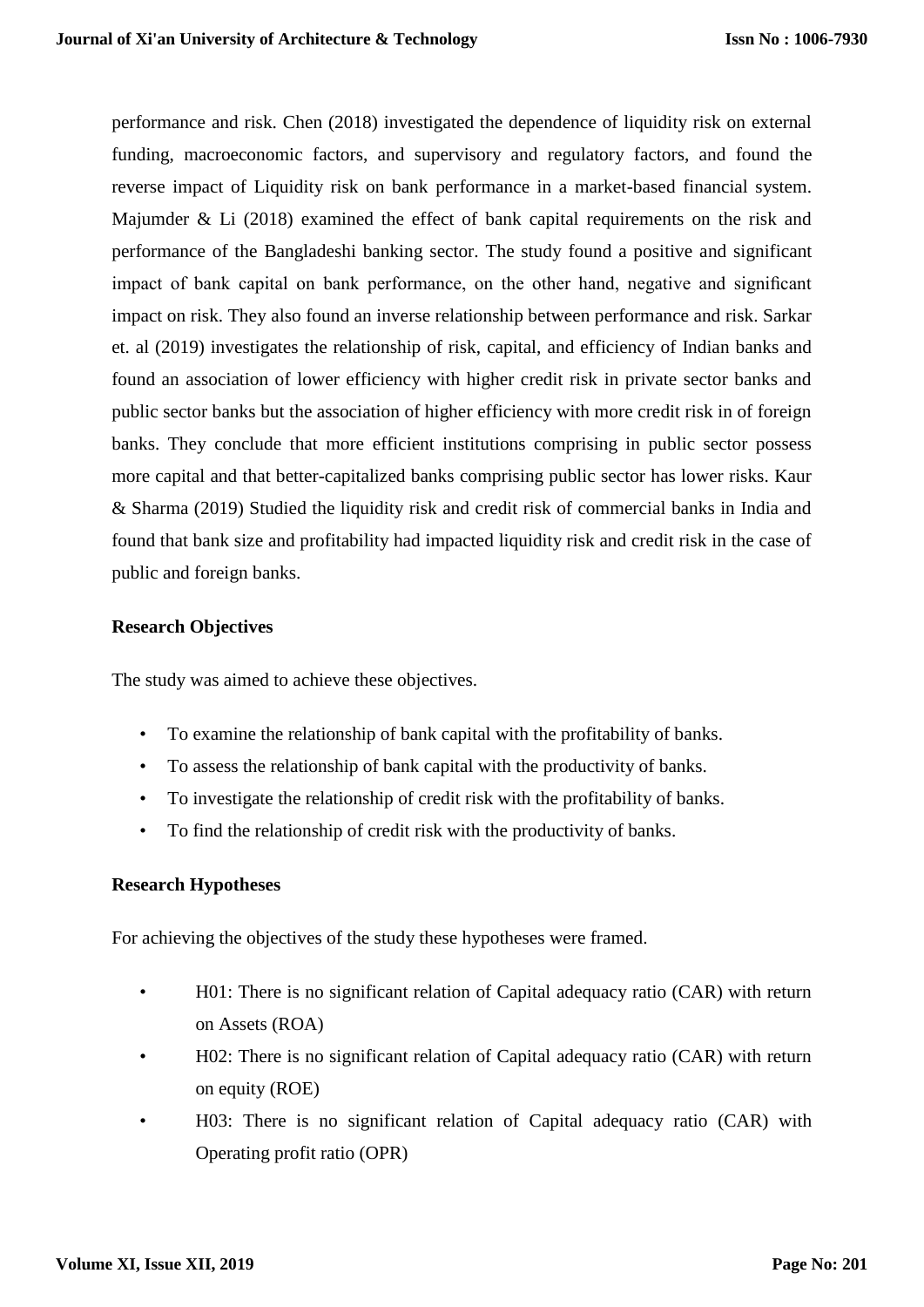- H04: There is no significant relation of Capital adequacy ratio (CAR) with Net Interest Margin (NIM)
- H05: There is no significant relation of Capital adequacy ratio (CAR) with Business per employee (BPE)
- H06: There is no significant relation of Capital adequacy ratio (CAR) with profit per employee (PPE)
- H07: There is no significant relation of Net Non-Performing Assets to Net Advance (NNPANA) with return on Assets (ROA)
- H08: There is no significant relation of Net Non-Performing Assets to Net Advance (NNPANA) with return on equity (ROE)
- H09: There is no significant relation of Net Non-Performing Assets to Net Advance (NNPANA) with Operating profit ratio (OPR)
- H010: There is no significant relation of Net Non-Performing Assets to Net Advance (NNPANA) with Net Interest Margin (NIM)
- H011: There is no significant relation of Net Non-Performing Assets to Net Advance (NNPANA) with Business per employee (BPE)
- H012: There is no significant relation of Net Non-Performing Assets to Net Advance (NNPANA) with profit per employee (PPE)

# **Research Methodology**

# *Data sources and sample*

The present study is mainly based on secondary sources of data. The Reserve bank of India database was the main source of the data. Apart from the RBI database, various journals, books, websites, and studies were used as secondary sources of data. A sample of 65 banks has been considered for the present study, consisting of three ownership structures, with 21 public, 19 private and 25 foreign banks in the Indian banking sector. The period of the study is from 2005 to 2018.

# *Variables of the study*

Table 1 highlights various variables used in the study including proxies for performance variables, independents variables, Dummy variables to capture the impact of banking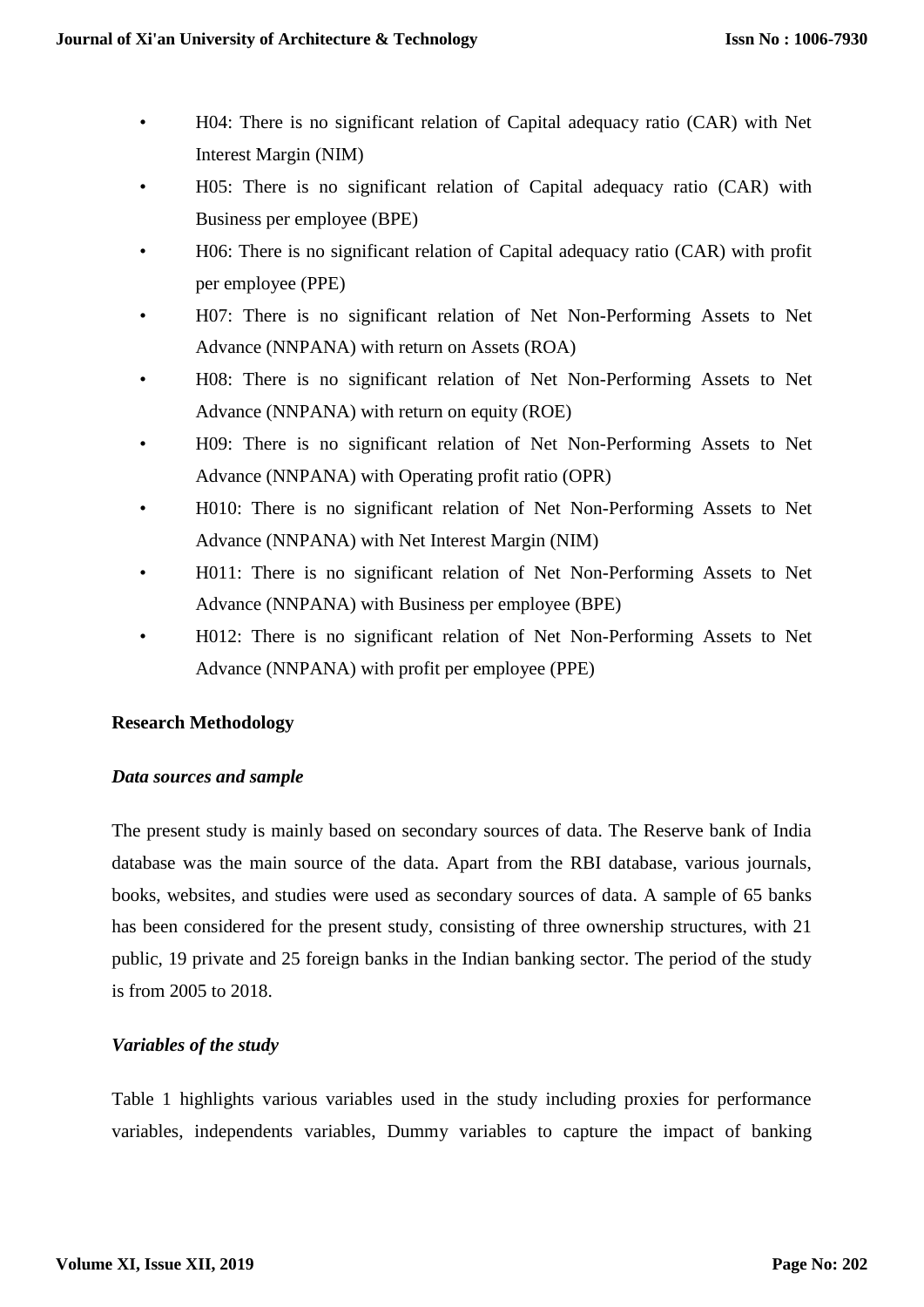regulations and other financial events, bank-specific variables for the impact of bank-specific characteristics and macroeconomic variables.

# *Performance variables:*

Various measures of bank performance have been used by earlier studies such as return on equity, return on assets, Business per employee, earning per share, net interest margin, etc. This study uses these five measures of bank performance following the study of Majumdar & li, 2018, Ozili (2015), Rahman et. al (2018), Chen at. Al (2018), Roy (2014), Tanna (2018), Ozili (2015), Ly (2015).

#### *Risk variable:*

This paper used credit risk with Net non-performing advance to total advance ratio as proxy measure following the study of Majumdar& li, 2018, Abdrahamane et. al (2017), Ozili (2015), Rahman et. al (2018).

#### *Bank capital variable:*

This paper used the capital adequacy (regulatory capital) following the study of Majumdar& li, 2018, Ozili (2015), Rahman et. al (2018).

#### *Bank-specific variables:*

*Liquidity:* In this paper, Liquid assets to Total Assets Ratio was used as a measure of liquidity following the study of Chen at. Al (2018), Ly (2015).

| <b>Variables</b>             | <b>Proxy Measures</b>         | Acronym    | <b>References</b>                                                                                     |
|------------------------------|-------------------------------|------------|-------------------------------------------------------------------------------------------------------|
| <b>Performance Variables</b> |                               |            |                                                                                                       |
| Profitability                | Return on assets              | <b>ROA</b> | Majumdar& li, 2018, ozili<br>$(2015)$ ,<br>Rahman et. al<br>(2018), Chen at. Al (2018),<br>Roy (2014) |
|                              | Return on Equity              | <b>ROE</b> | Chen at. Al (2018), Tanna<br>$(2018)$ , Roy $(2014)$                                                  |
|                              | <b>Operating Profit Ratio</b> | <b>OPR</b> | Tanna (2018), Roy (2014)                                                                              |
|                              | Net Interest Margin           | <b>NIM</b> | Ozili (2015), Chen at. Al<br>$(2018)$ , Ly $(2015)$                                                   |

#### **Table 1: Variables of the study**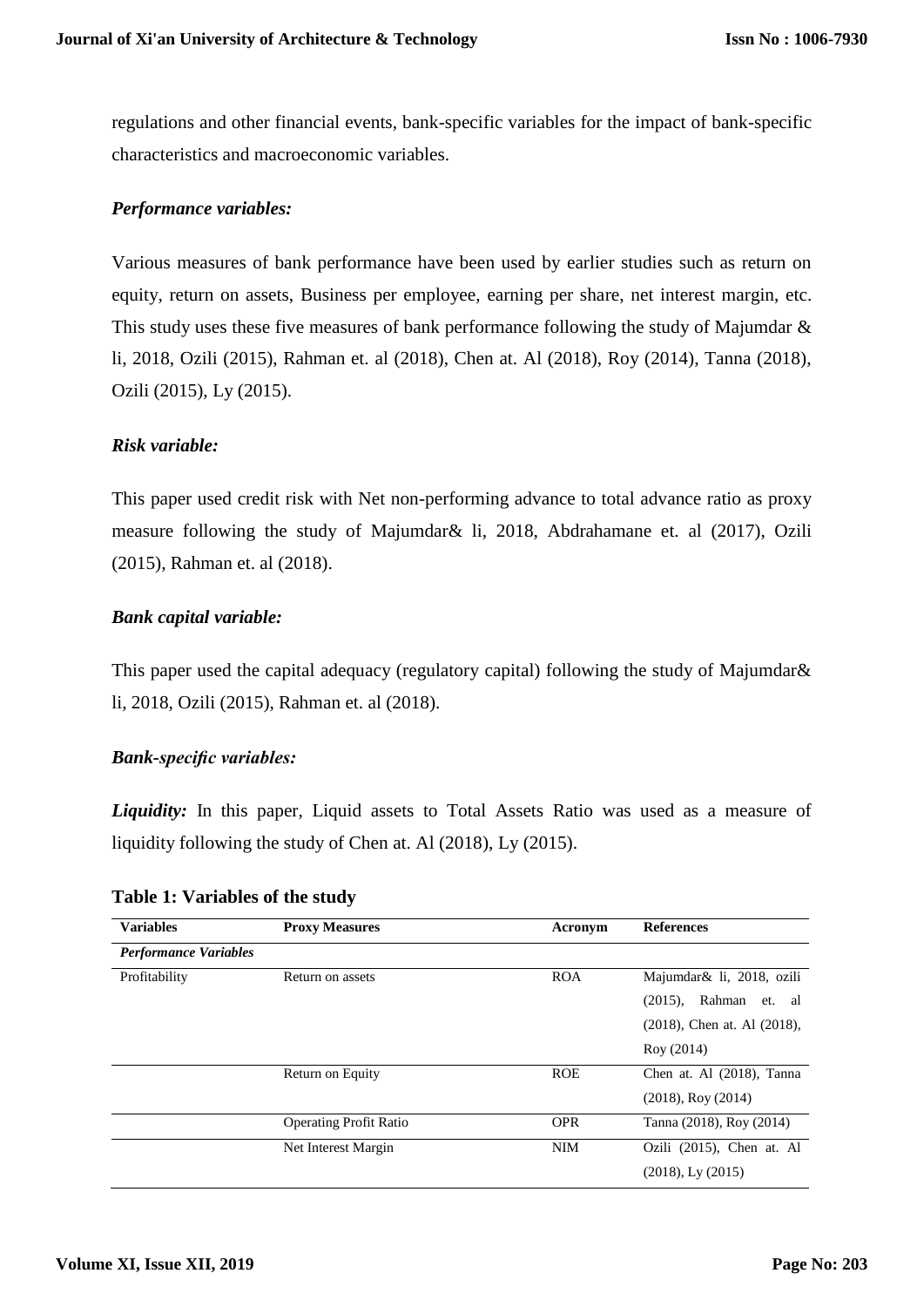| Productivity                   | <b>Business Per Employee</b>                 | <b>BPE</b>                     | Tanna (2018), Roy (2014)    |
|--------------------------------|----------------------------------------------|--------------------------------|-----------------------------|
|                                | Profit Per Employee                          | <b>PPE</b>                     | Tanna (2018)                |
| <b>Independent Variables</b>   |                                              |                                |                             |
| <b>Bank Capital</b>            | Capital Adequacy Ratio                       | CAR                            | Majumdar& li, 2018, Ozili   |
|                                |                                              |                                | (2015),<br>Rahman et.<br>al |
|                                |                                              |                                | (2018)                      |
| Credit Risk                    | Net Non-Performing Assets to Net Advance     | <b>NNPANA</b>                  | Majumdar&<br>li,<br>2018,   |
|                                |                                              |                                | Abdrahamane et. al (2017),  |
|                                |                                              |                                | Ozili (2015), Rahman et. al |
|                                |                                              |                                | (2018)                      |
| <b>Bank Specific Variables</b> |                                              |                                |                             |
| Liquidity                      | Liquid assets to Total assets Ratio          | <b>LATA</b>                    | Chen at. Al (2018), Ly      |
|                                |                                              |                                | (2015)                      |
| Priority sector lending        | Priority sector advance to total advance     | <b>PSATA</b>                   | Tanna (2018), Roy (2014)    |
| <b>Investment Pattern</b>      | Investment in Government Securities to total | <b>GSTI</b>                    | Tanna (2018)                |
|                                | Investments                                  |                                |                             |
| <b>Bank Size</b>               | Log of assets                                | <b>LNA</b>                     | Rahman et. al (2018), Ly    |
|                                |                                              |                                | $(2015)$ , Roy $(2014)$     |
| <b>Bank Ownership</b>          | Private Ownership (Dummy)                    | D5_Pvt                         | Rahman et. al (2018), Roy   |
|                                |                                              |                                | (2014)                      |
|                                | Foreign Ownership (Dummy)                    | D6_Fgn                         | Rahman et. al (2018), Ly    |
|                                |                                              |                                | $(2015)$ , Roy $(2014)$     |
| <b>Banking Regulations</b>     | <b>Basel II Era (Dummy)</b>                  | $D3$ <sub>B2</sub>             | Roy (2014)                  |
|                                | Basel III Era (Dummy)                        | D <sub>4</sub> _B <sub>3</sub> | Rahman et. al (2018), Roy   |
|                                |                                              |                                | (2014)                      |
| <b>Macroeconomic</b>           |                                              |                                |                             |
| variables                      |                                              |                                |                             |
| Economic Growth                | <b>Gross Domestic Growth Rate</b>            | <b>GDP</b>                     | Rahman et. al (2018), Chen  |
|                                |                                              |                                | at. Al (2018)               |
| <b>Financial</b> events        | Financial Crises (Dummy)                     | $D1$ <sub>_FC</sub>            | Author's Own                |
|                                | Demonetization (Dummy)                       | D <sub>2</sub> Dem             | Author's Own                |

**Priority sector lending:** Priority sector advance to total advance was used in the study for controlling the impact of priority sector lending by the banks following Tanna (2018) and Roy (2014).

*Investment Pattern*: Investment in Government Securities to total Investments was used in the study to control for the investment patterns of the banks following Tanna (2018).

**Bank Size:** Natural log of total assets of the bank were used to control for bank size following the studies by Rahman et. al (2018), Ly (2015), Roy (2014)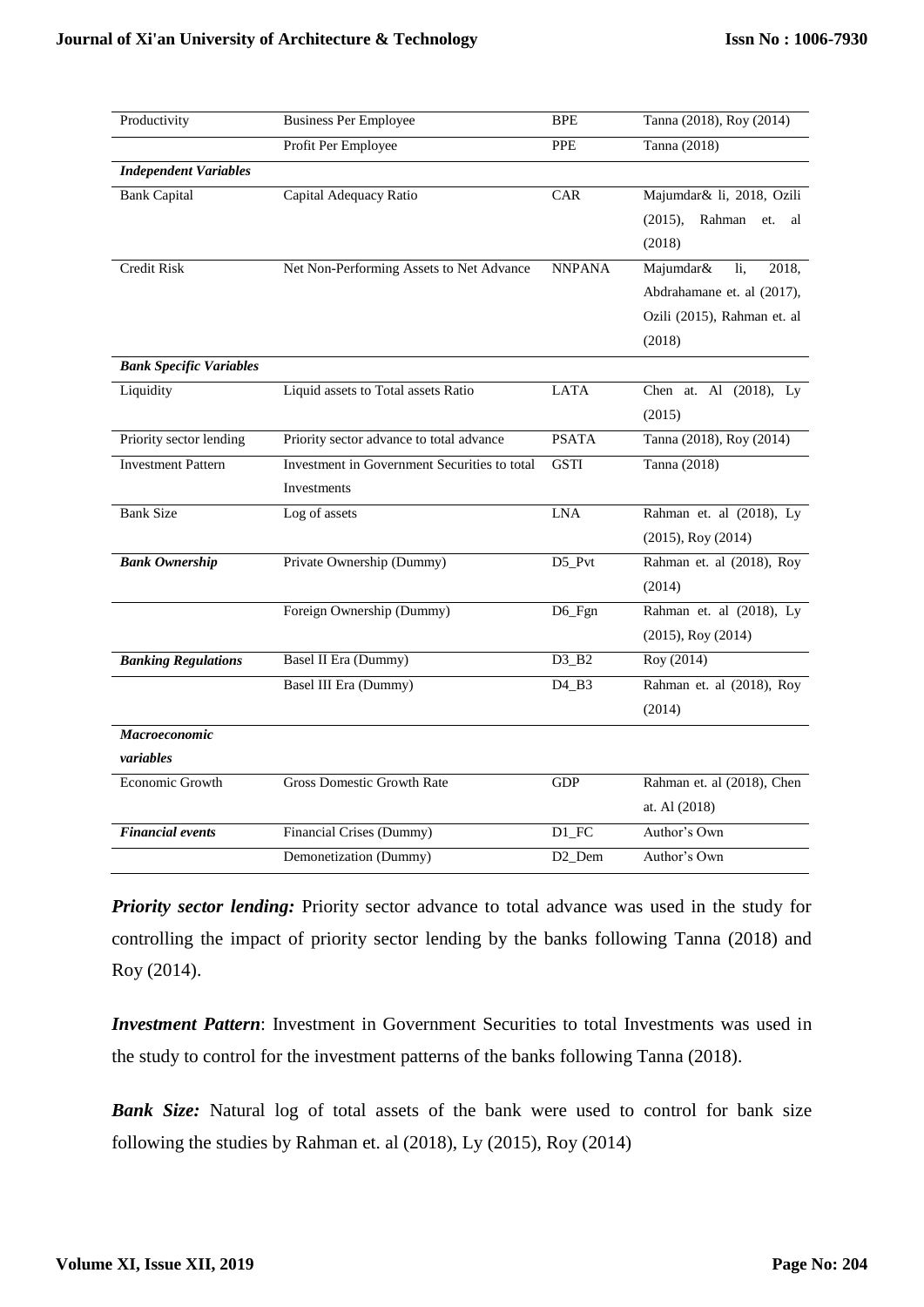#### *Bank Ownership*

This study analyzed the Performance of Banks from three different ownership structure that is private, public and foreign. Two Dummy variables, each for private and foreign banks, were included in the equation controlling for ownership (Rahman et. al 2018, Ly 2015, Roy 2014). For private bank dummy variable, one was used for a private bank and zero for other banks, similarly, for public bank dummy variable, one was used for public banks and zero for other banks was used.

#### *Banking regulation*

Two Dummy variables, each for the Basel II era and the Basel III era, were included in the equation controlling for banking regulation (Rahman et. al 2018, Roy 2014). For private bank dummy variable, one was used for the private bank and zero for other banks, similarly, for public bank dummy variable, one was used for public banks and zero for other banks was used.

#### *Financial events:*

Two Dummy variables, each for financial crises of 2008 and demonetization, were included in the equation controlling for financial events and any possible structure break in time series. For financial crises dummy variable, one was used for years 2008 & 2009 and zero for other years, similarly, for demonetization dummy variable, one was used for the year 2017 and zero for other years.

#### *Macro-economic variables*

Economic growth: This paper used the annual GDP growth rate as economic growth (Rahman et. al 2018, Chen at. Al 2018).

#### **Panel Regression models**

The study assessed the effect of bank risk and bank capital on performance of Indian Banking sector with reference to its profitability & productivity across the different ownership structure that is Foreign Banks, Private Sector banks and public sector banks, under a set of control variables to account for banks specific characteristics and macroeconomic impacts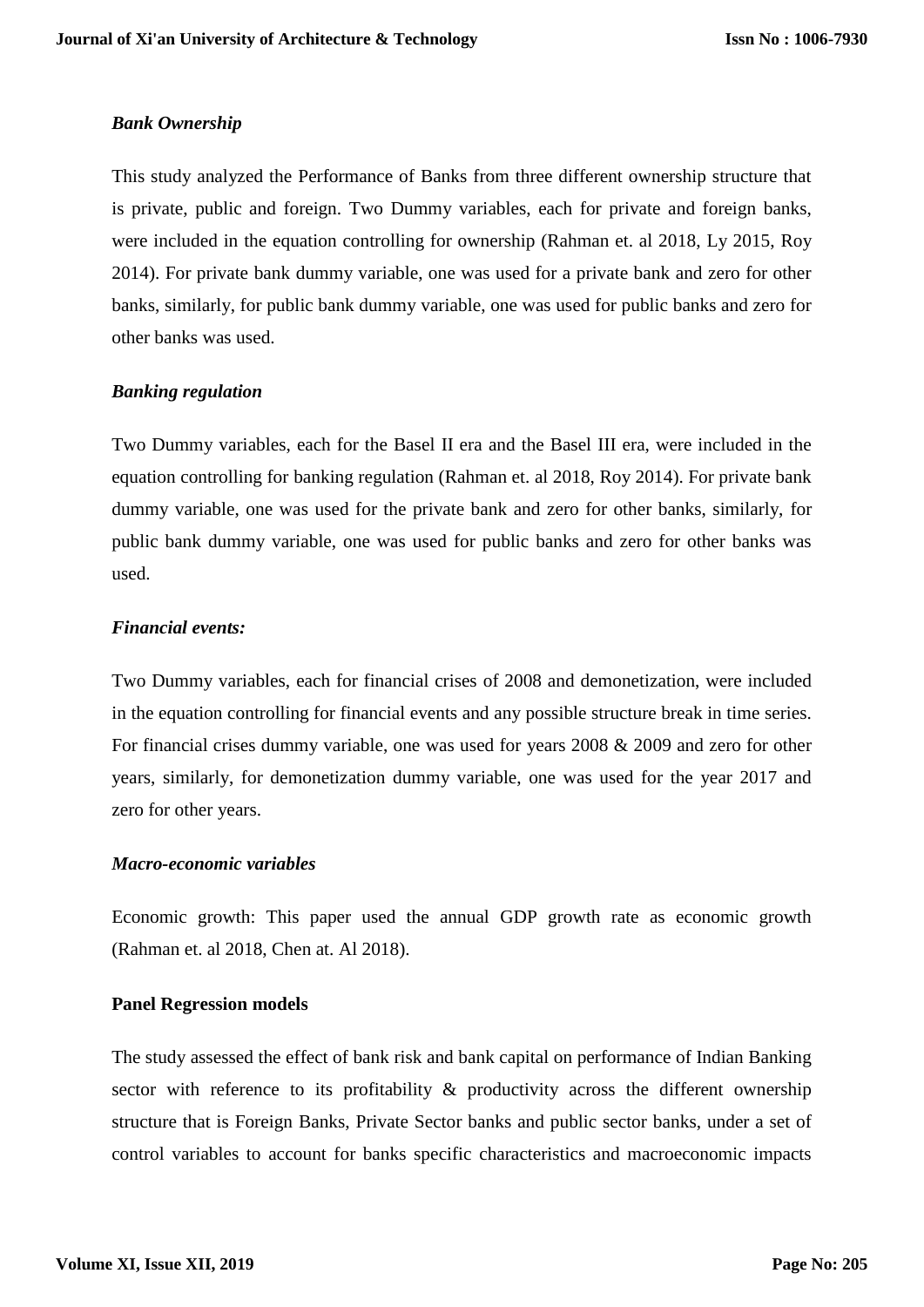using Panel Data Analysis. For this purpose, following equations was used based on previous literature.

# *Pit =β1 + β2CARit + β3NNPANAit+ β4LATAit + β5PSATAit+ β6GSTIit + β6LNAit+ β7GDPit + β8D1\_FCit+ β9D2\_Demit + β10D3\_B2it+ β11D4\_B3kit + β12D5\_Pvtit+ β13D6\_Fgnkit+ εit*

Here i denotes cross-sectional dimension, t indicates years and ε refers to the random error term. Pit indicates bank performance using ROA, ROE, NIM, OPR, BPE & PPE. β1is the constant term CAR is the bank capital measured by the Capital Adequacy Ratio. NNPANA is the Bank Risk has measured by Net Non-performing assets to total Advance. LATA is the liquidity measured by the liquid assets to total assets ratio. PSATA is priority sector advance to total advance, GSTI is Investment in government securities to total investment ratio, LNA is the natural log of Assets used for the size of the firm, GDP is used for economic growth. D1 to D6 are dummy variables used for qualitative data.

The methods used for estimating panel data equations are the Fixed and Random Effects model. For deciding the choice of Random Effects or Fixed Effects, generally Hausman's test is run, where the null hypothesis is that is random effects is an appropriate model.

# **Empirical Results**

This section has been divided into three parts. The first part is about the descriptive statistics of 14 years of observations of all variables. The second shows the Pearson correlation matrix of the variables. The third highlights the panel regression analysis.

|                                                                         |  |  |  | ROA ROE OPR NIM BPE PPE CAR NNPANALATAPSATALNA GSTI GDP |                                    |  |  |
|-------------------------------------------------------------------------|--|--|--|---------------------------------------------------------|------------------------------------|--|--|
| Mean                                                                    |  |  |  | 1.4066 12.388 2.6349 3.0293 150.71 2.4094 20.539 1.9317 | 13.079 34.547 12.308 81.100 6.9977 |  |  |
| <b>Median</b>                                                           |  |  |  | 1.1900 11.742 2.1920 2.8647 111.01 0.8000 13.820 0.9400 | 8.4188 33.270 12.699 82.406 7.6608 |  |  |
| Maximum 10.230 70.061 15.615 7.3418 1045.4 36.328 295.68 98.790         |  |  |  |                                                         | 79.944 100.00 17.357 100.00 8.4975 |  |  |
| <b>Minimum</b> 0.0100 0.0458 0.0037 0.2158 5.4810 0.0060 7.5100 0.0000  |  |  |  |                                                         | 1.3231 0.0000 5.7062 11.214 3.086  |  |  |
| <b>Std. Dev.</b> 1.1463 7.4540 1.7512 1.0426 149.12 4.4412 20.78 4.1942 |  |  |  |                                                         | 13.22 12.617 2.338 12.95 1.443     |  |  |

#### **Table 2: Descriptive statistics**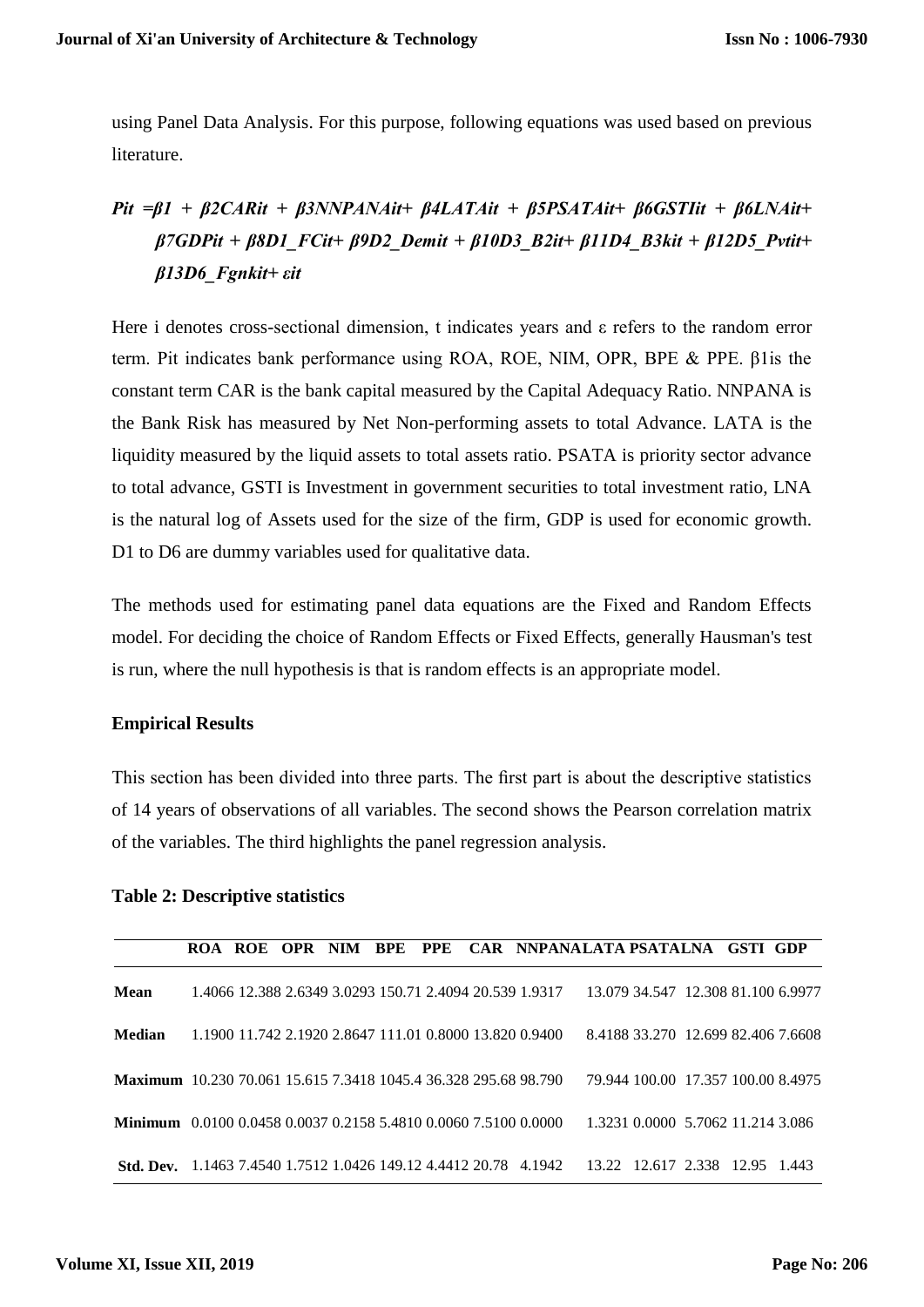#### Source: Authors Calculation

Table 2 shows the mean, median, minimum, maximum & standard deviation. From the tables, it can be observed that the CAR has the highest variation among the sample's standard deviation with standard deviation of 20.78, followed by GSTI (12.95), PSATA (12.61) and others. Among the performance variables ROA, ROE, OPR & NIM are in percentage form while BPE & PPE are in million Rs. Among profitability measures, NIM has the lowest variation (standard deviation  $= 1.01$ ) while ROE has the highest deviation with a standard deviation of 7.45. However, the mean value of ROE is 12.38 which is greater than that of ROA  $(1.4)$  & NIM  $(3.02)$ . The mean value of ROA is 1.40. There is not much variation in ROA among the samples as the standard deviation of 1.146. Mean CAR has is 20.53, indicates maintenance of high capital adequacy by the sample banks with a standard deviation of 20.78. The variation in risk measure NNPANA (4.19) shows variations of financial stability. The mean Value of LATA (13.07) indicates a better liquidity position of the banks. The mean value of PSATA shows that the banks have provided, on an average, 34.54% of their total advances to priority sectors with a variation of 12.61%. For GSTI, the mean value is 81.1, indicating a measure portion of total investment was made in government securities by the banks.

Table 3 highlights the correlation matrix of the variables. Pearson correlation matrix was used to examine the multicollinearity problem between independent variables. As evident from the table 3, the highest correlation is -0.626 between the independent variables, LNA and LATA. The correlation value of more than 0.70 indicates the multicollinearity problem between the variables (Kennedy, 2003) and the correlation value of more than 0.80 indicates serious multicollinearity problem (Gujarati, 2009). Thus the correlation among the variables is not so strong, hence no multicollinearity exists between the independent variables.

|            |                 |                           |                                           |  | ROA ROE OPR NIM BPE PPE CAR LATA NNPANAPSATALNA GSTI GDP |  |  |  |
|------------|-----------------|---------------------------|-------------------------------------------|--|----------------------------------------------------------|--|--|--|
| <b>ROA</b> |                 |                           |                                           |  |                                                          |  |  |  |
| <b>ROE</b> | $0.275 \quad 1$ |                           |                                           |  |                                                          |  |  |  |
| <b>OPR</b> |                 | $0.807$ $0.023$ 1         |                                           |  |                                                          |  |  |  |
| <b>NIM</b> |                 | $0.455 - 0.037$ $0.570$ 1 |                                           |  |                                                          |  |  |  |
| <b>BPE</b> |                 |                           | $0.052 - 0.209 - 0.030 - 0.058$ 1         |  |                                                          |  |  |  |
| <b>PPE</b> |                 |                           | $0.511 - 0.013$ $0.419$ $0.126$ $0.654$ 1 |  |                                                          |  |  |  |

**Table 3: Correlation matrix of variables**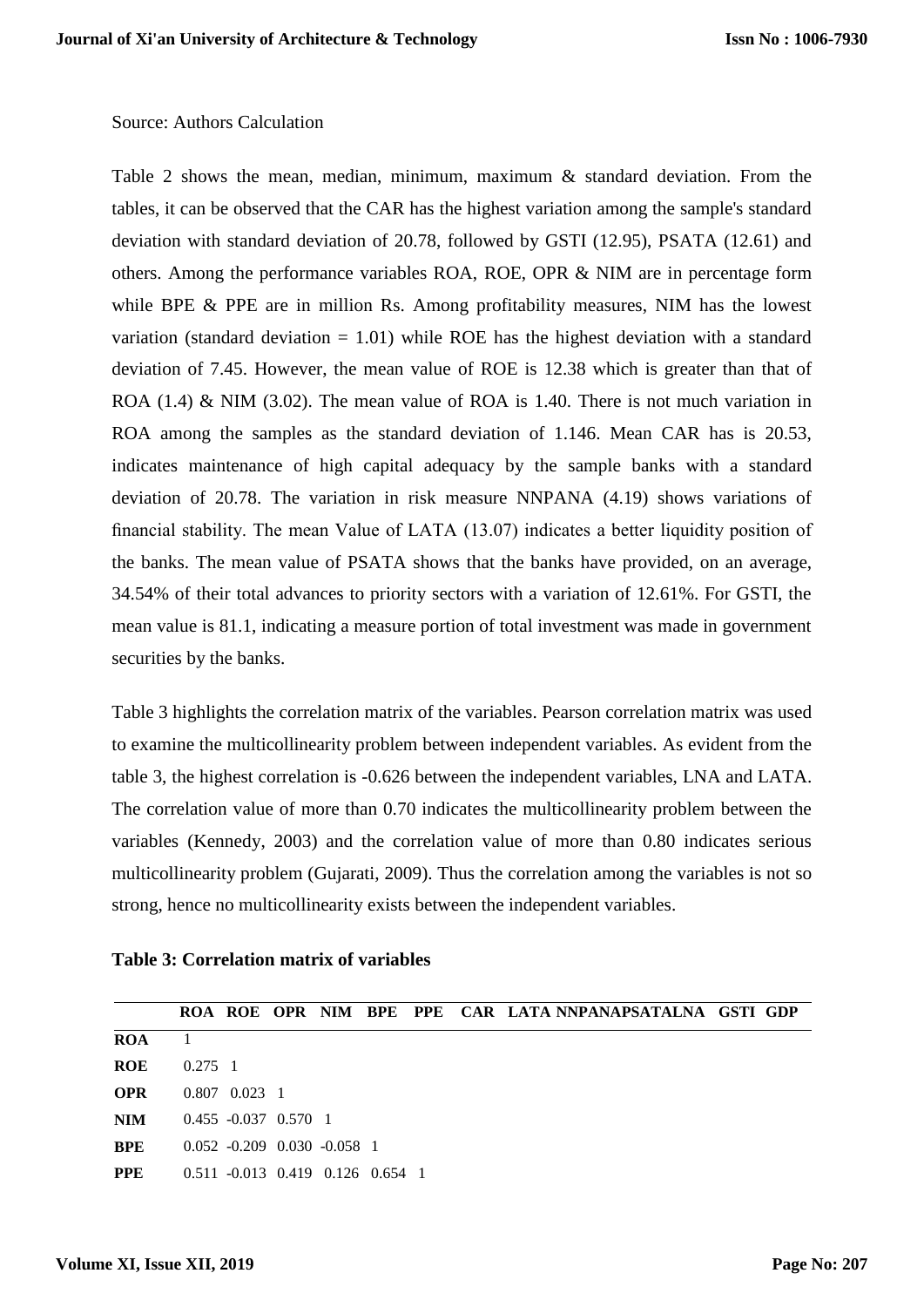| <b>CAR</b>                                                            |  | $0.309 - 0.264 - 0.273 - 0.256 - 0.002 - 0.189$ 1                              |  |  |  |                  |                         |  |
|-----------------------------------------------------------------------|--|--------------------------------------------------------------------------------|--|--|--|------------------|-------------------------|--|
| <b>LATA</b>                                                           |  | 0.283 -0.182 0.332 0.213 0.060 0.077 0.446 1                                   |  |  |  |                  |                         |  |
| <b>NNPANA-0.127 -0.005 -0.166 -0.252 -0.072 -0.108 0.086 -0.055 1</b> |  |                                                                                |  |  |  |                  |                         |  |
| <b>PSATA</b> 0.218 0.021 0.221 0.104 -0.170 0.000 0.112 0.255 -0.007  |  |                                                                                |  |  |  | $\blacksquare$   |                         |  |
| <b>LNA</b>                                                            |  | $-0.380$ $0.323$ $-0.349$ $-0.243$ $-0.217$ $-0.257$ $-0.480$ $-0.626$ $0.005$ |  |  |  | $-0.340 \quad 1$ |                         |  |
| <b>GSTI</b>                                                           |  | $0.020$ $0.019$ $0.024$ $0.020$ $0.147$ $0.138$ $0.145$ $0.143$ $0.077$        |  |  |  |                  | $0.064 - 0.070$ 1       |  |
| <b>GDP</b>                                                            |  | $-0.102 - 0.092 - 0.102 - 0.084 - 0.040 - 0.030 - 0.002 - 0.017 - 0.087$       |  |  |  |                  | $0.016 - 0.029 0.055 1$ |  |

Source: Authors Calculation

Table 4 shows the results of panel regression analysis. Both fixed effects and random effects models were computed for the dependent variables ROA, ROE, OPR, NIM, BPE & PPE, separately. In all models random effects model were found to be appropriate based on the results of the Hausman test. Therefore, the results of only random effects model have been reported. The summary of the results is shown in table 4.

In the case of ROA, the dummy variable for the ownership of foreign banks had a positive impact on ROA, Macroeconomic control GDP and a dummy variable for the Basel III era had a negative impact on ROA while dummy variable Basel III was found to have a positive and significant impact on ROA. In the model with ROE as the dependent variable, independent variable for bank capital (CAR), macroeconomic control (GDP), a dummy variable for Demonetization, Basel III era & foreign ownership of banks, were found to have a significant and negative impact. However, the variable for bank risk (NNPANA), priority sector advance (PSATA) and a dummy variable for financial crises period had positively & significantly impacted the ROE. In the case of OPR, Bank Risk, Economic growth and Basel III era were found to have a negative and significant impact.

| Independent   | <b>Dependent Variables</b> |                |                |                |                |                |  |  |  |
|---------------|----------------------------|----------------|----------------|----------------|----------------|----------------|--|--|--|
| variables     | <b>ROA</b>                 | <b>ROE</b>     | <b>OPR</b>     | <b>NIM</b>     | <b>BPE</b>     | <b>PPE</b>     |  |  |  |
|               | 2.012106                   | 9.602259       | 3.154139       | 2.529975       | 235.4164       | 7.914933       |  |  |  |
| $\mathbf C$   | $(0.0037)$ ***             | $(0.0332)$ **  | $(0.0023)$ *** | $(0.0001)$ *** | $(0.0021)$ *** | $(0.0026)$ *** |  |  |  |
|               | 0.002812                   | $-0.052525$    | $-0.002141$    | 0.002077       | $-0.546108$    | 0.030243       |  |  |  |
| <b>CAR</b>    | (0.1108)                   | $(0.0001)$ *** | (0.3432)       | (0.1650)       | $(0.0021)$ *** | $(0.0000)$ *** |  |  |  |
|               | 0.000841                   | 0.002364       | 0.007815       | 0.007586       | 0.620679       | $-0.038880$    |  |  |  |
| <b>LATA</b>   | (0.8299)                   | (0.9304)       | (0.1394)       | $(0.0292)$ **  | (0.1283)       | $(0.0030)$ *** |  |  |  |
|               | $-0.010077$                | 0.102817       | $-0.030435$    | $-0.040666$    | $-2.514231$    | $-0.087114$    |  |  |  |
| <b>NNPANA</b> | (0.1696)                   | $(0.0676)*$    | $(0.0011)$ *** | $(0.0000)$ *** | $(0.0006)$ *** | $(0.0001)$ *** |  |  |  |
|               | 0.000969                   | 0.045253       | $-0.004983$    | 0.007104       | $-1.602622$    | $-0.037831$    |  |  |  |
| <b>PSATA</b>  | (0.7779)                   | $(0.0554)*$    | (0.2860)       | $(0.0206)$ **  | $(0.0000)$ *** | $(0.0011)$ *** |  |  |  |

#### **Table 4: Results of Panel Data Regression**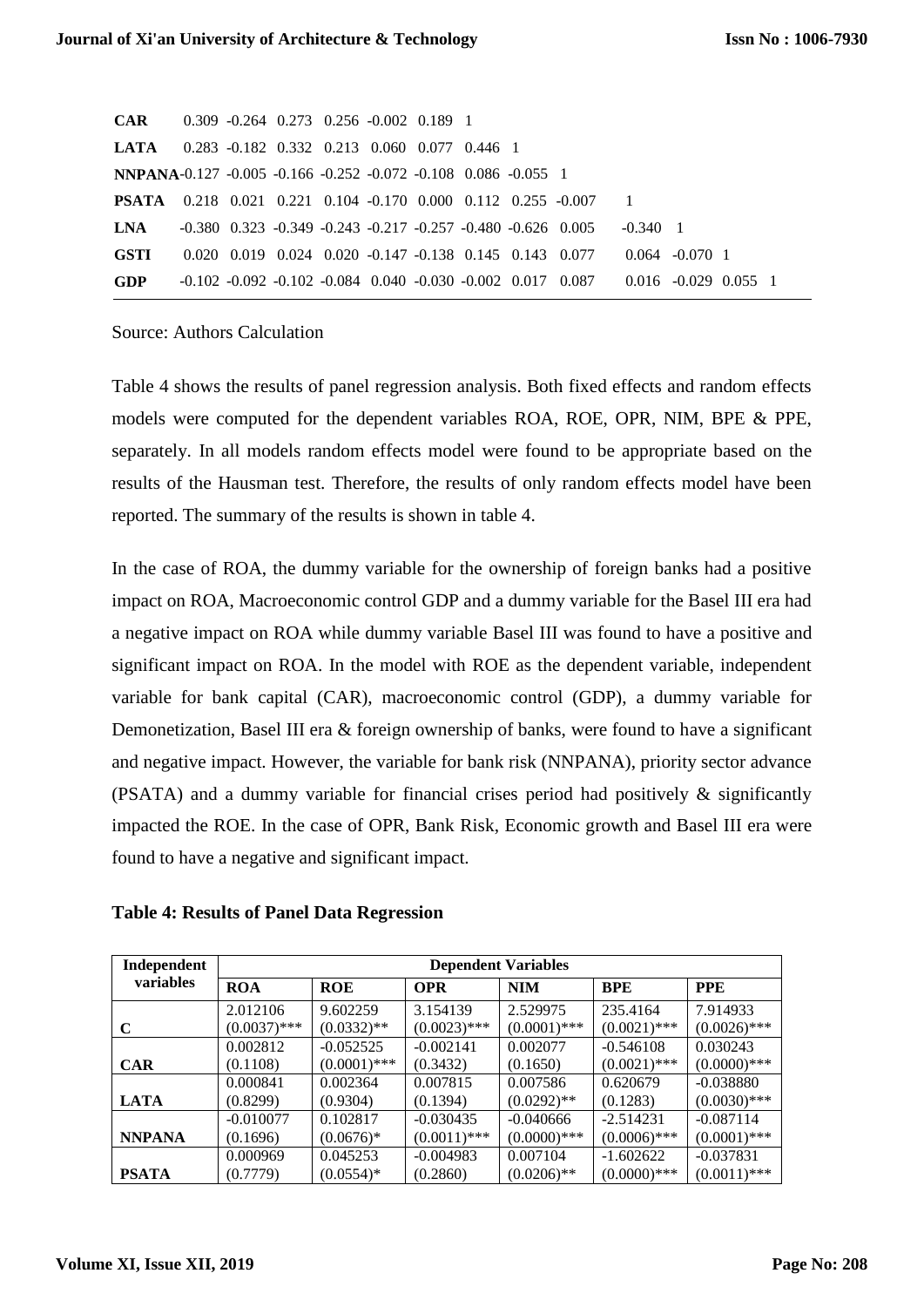|                                | $-0.077670$    | 0.405311       | $-0.068731$    | 0.013764       | $-3.850565$    | $-0.299620$    |
|--------------------------------|----------------|----------------|----------------|----------------|----------------|----------------|
| <b>LNA</b>                     | (0.0439)       | 0.0833         | 0.2583         | 0.7225         | 0.3829         | 0.0541         |
|                                | 0.003099       | 0.003022       | 0.005006       | $-0.002312$    | $-0.791875$    | $-0.016510$    |
| <b>GSTI</b>                    | (0.2524)       | (0.8791)       | (0.1545)       | (0.3198)       | $(0.0040)$ *** | $(0.0561)^*$   |
|                                | $-0.046462$    | $-0.187671$    | $-0.073352$    | $-0.030813$    | $-2.534376$    | $-0.156631$    |
| <b>GDP</b>                     | $(0.0401)$ **  | (0.2837)       | $(0.0104)$ **  | (0.1043)       | (0.2603)       | $(0.0253)$ **  |
|                                | 0.138711       | 1.428592       | 0.183149       | $-0.025931$    | $-42.79223$    | $-0.347975$    |
| $D1$ <sub>_FC</sub>            | (0.1558)       | $(0.0569)*$    | (0.1421)       | (0.7535)       | $(0.0000)$ *** | (0.2556)       |
|                                | $-0.160871$    | $-2.159203$    | 0.076295       | $-0.073330$    | 25.20782       | 0.146079       |
| D <sub>2_DEM</sub>             | (0.1735)       | $(0.0182)$ **  | (0.6103)       | (0.4601)       | $(0.0326)$ **  | (0.6903)       |
|                                | 3.44E-05       | $-0.827503$    | 0.022002       | 0.032613       | 62.44776       | 0.600769       |
| $D3_B2$                        | (0.9997)       | (0.2079)       | (0.8426)       | (0.6561)       | $(0.0000)$ *** | $(0.0276)$ **  |
|                                | $-0.218471$    | $-2.457298$    | $-0.394369$    | $-0.207730$    | 148.0152       | 1.809518       |
| D <sub>4</sub> _B <sub>3</sub> | $(0.0222)**$   | $(0.0004)$ *** | $(0.0026)$ *** | $(0.0149)$ **  | $(0.0000)$ *** | $(0.0000)$ *** |
|                                | 0.196492       | 0.481593       | 0.222161       | 0.530824       | $-41.63534$    | $-0.569493$    |
| D5_PVT                         | (0.2712)       | (0.6151)       | (0.5103)       | $(0.0104)$ **  | $(0.0663)*$    | (0.5300)       |
|                                | 0.892444       | $-2.000235$    | 1.614251       | 0.868625       | 110.5475       | 3.182542       |
| D6_FGN                         | $(0.0000)$ *** | $(0.0709)*$    | $(0.0000)$ *** | $(0.0001)$ *** | $(0.0000)$ *** | $(0.0010)$ *** |
| $\mathbb{R}^2$                 | 0.116969       | 0.120530       | 0.124420       | 0.140571       | 0.419068       | 0.174784       |
| Adjusted $\mathbb{R}^2$        | 0.104143       | 0.107756       | 0.111702       | 0.128087       | 0.410630       | 0.162797       |
| <b>F-stat</b>                  | 9.119602       | 9.435264       | 9.783056       | 11.26066       | 49.66376       | 14.58187       |
| Probability                    | 0.000000       | 0.000000       | 0.000000       | 0.000000       | 0.000000       | 0.000000       |
| <b>Durbin</b>                  |                |                |                |                |                |                |
| <b>Watson Stat</b>             | 1.38           | 1.49           | 1.53           | 1.8            | 1.33           | 1.95           |

Source: Authors Calculation

Note: Numbers outside parenthesis are coefficients, Parenthesis shows probability values

\*\*\*1% significance level \*\*5% significance level \*10% significance level

#### **Table 5: Summary of hypotheses testing**

| <b>Hypotheses Tested</b>                                         | <b>Results</b> |
|------------------------------------------------------------------|----------------|
| $H01$ : There is no significant relationship of CAR with ROA     | Accepted       |
| $H02$ : There is no significant relationship of CAR) with ROE    | Rejected       |
| $H03$ : There is no significant relationship of CAR) with OPR    | Accepted       |
| $H04$ : There is no significant relationship of CAR) with NIM    | Accepted       |
| $H_{05}$ : There is no significant relationship of CAR with BPE  | Rejected       |
| $H06$ : There is no significant relationship of CAR with PPE     | Rejected       |
| $H07$ : There is no significant relationship of NNPANA with ROA  | Accepted       |
| $H08$ : There is no significant relationship of NNPANA with ROE  | Rejected       |
| $H09$ : There is no significant relationship of NNPANA with OPR  | Rejected       |
| $H010$ : There is no significant relationship of NNPANA with NIM | Rejected       |
| $H011$ : There is no significant relationship of NNPANA with BPE | Rejected       |
| $H012$ : There is no significant relationship of NNPANA with PPE | Rejected       |

# **Conclusion**

Capital adequacy ratio has shown a negative relationship with return on equity and Business per employee indicating a negative impact of bank capital with bank performance. Net Non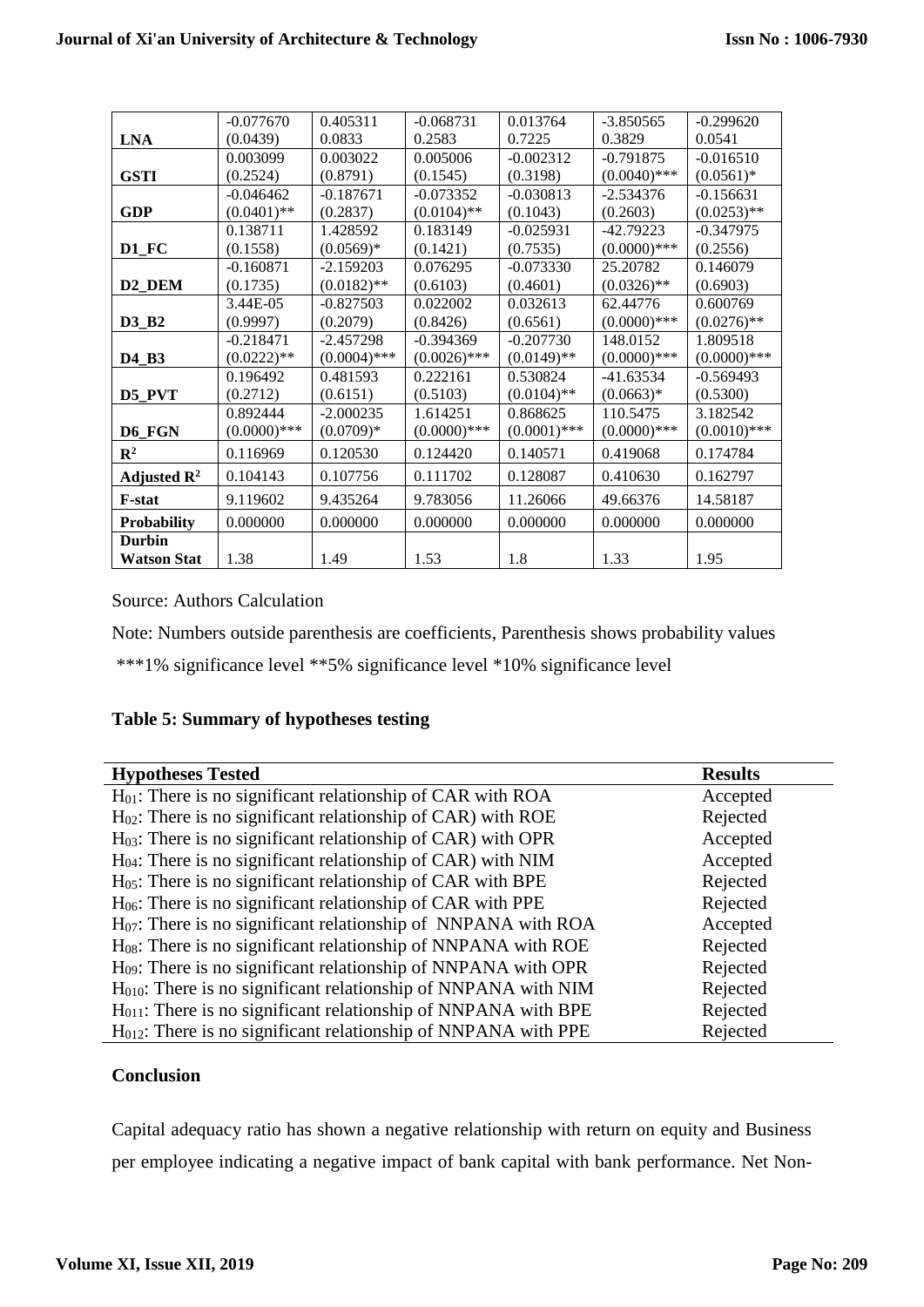performing assets have negatively impacted banks profitability and productivity. Rapid increase in the NPAs of Indian banks has impacted lending capacity as well as profitability of banks. Government is taking steps to mitigate the problems of increasing NPAs but there is a need of more effectivemethods to recover the NPAs of banks specially in case of the public sector banks. Economic financial crises of 2008 impacted US economy and economy of many other countries in the world including India because of the spill over effects, but Indian banking sector showed a resilience towards the crises and was not much impacted by the crises. Profitability of banks were positively impacted by Basel II era but Basel III era had negatively impacted performance of banks indicating stricter requirement of Basel III norms. Profitability of Private and foreign banks was better than that of public sector banks.

# **Research Limitations**

Some Limitations may affect the results of the study. Firstly, this study is based on data from secondary sources, collected from RBI database, so any discrepancy in data or incorrect data may influence outcome of the analyses. Secondly, the variables used in this study is limited, many other variables were not being address which may have their impact on banks' performance. Thirdly, the statistical tools have their own limitations.

#### **Direction for Future Research**

- Further studies may be conducted taking into consideration other bank specific variables
- Studies can be conducted for analysing impact of capital adequacy and credit risk controlling for other financial events like mergers of banks.
- Other macroeconomic variables can be used for controlling the impact of macroeconomics factors
- Studies can be conducted for analysing financial performance of other financial institutions like NBFCs, Small finance banks etc.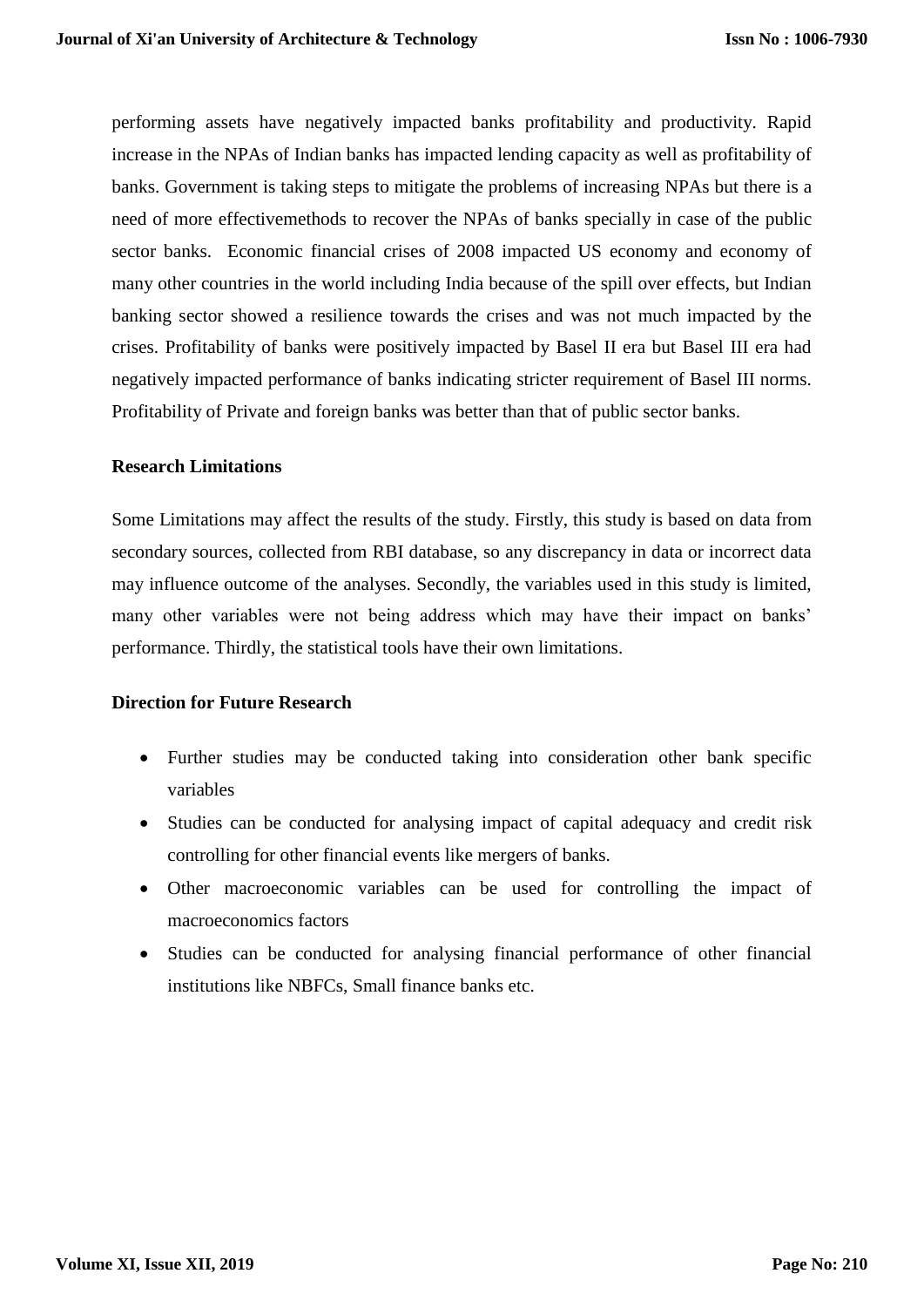# **References**

Abdrahamane, K., Xi, L., Alpha, B. B., & Kargbo, M. (2017). An Empirical Study on Government Regulation, Bank Risk and Bank Performance: Case of Mali. *Journal of Management*, *5*(1), 1-8.

Boora, K., & Jangra, K. (2019). Preparedness level of Indian public sector banks for implementation of Basel III: An empirical investigation. *Managerial Finance*, *45*(2), 172- 189.

Chen, Y. K., Shen, C. H., Kao, L., & Yeh, C. Y. (2018). Bank liquidity risk and performance. *Review of Pacific Basin Financial Markets and Policies*, *21*(01), 1850007.

Gujrati, D. N. (2009). *Basic Econometrics*. Tata Mcgraw Hill Education.

Kaur, G. & Sharma, R. (2019). Liquidity risk and credit risk: Impact on Banks. *SCMS Journal of Indian Manangement,* 16(2):30-42.

Kayode, O. F., Obamuyi, T. M., Ayodeleowoputi, J., & Ademolaadeyefa, F. (2015). Credit risk and bank performance in Nigeria. *IOSR Journal of Economics and Finance*, *6*(2), 21- 28.Kennedy, P. (2003). *A Guide to Econometrics*. MIT press.

Ly, K. C. (2015). Liquidity risk, regulation and bank performance: Evidence from European banks. *Global Economy and Finance Journal*, *8*(1), 11-33.

Maji, S. G., & De, U. K. (2015). Regulatory capital and risk of Indian banks: a simultaneous equation approach. *Journal of Financial Economic Policy*, *7*(2), 140-156.

Majumder, M. T. H., & Li, X. (2018). Bank risk and performance in an emerging market setting: the case of Bangladesh. *Journal of Economics, Finance and Administrative Science*, *23*(46), 199-229.

Masood, R. Z., & Pervez, A. (2019). "Non-Performing Assets in Indian Banks: A Comparative Study."*Journal of Advances and Scholarly Researches in Allied Education*, 16(4): 1001-1006.